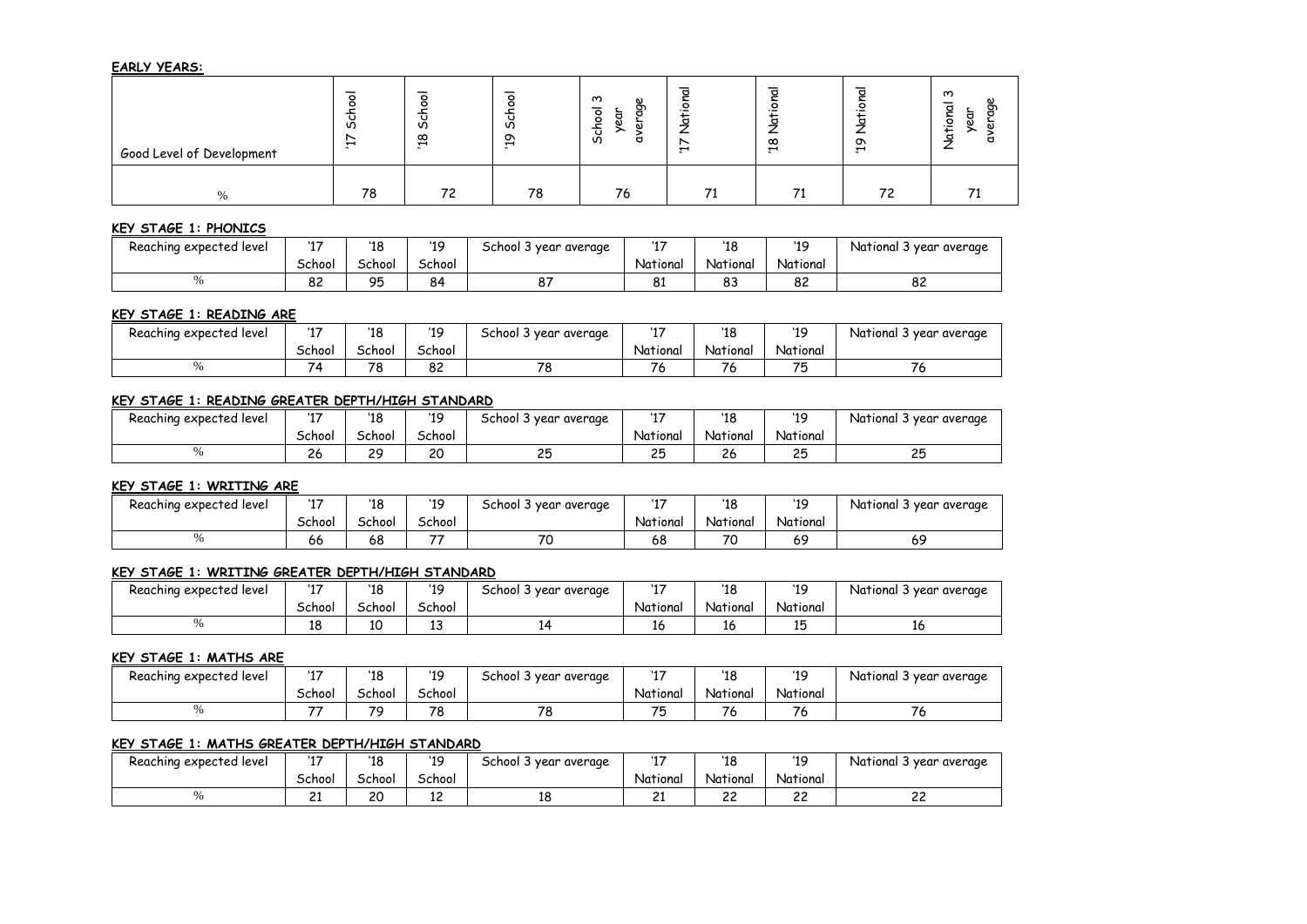### **KEY STAGE 2: READING ARE**

| Reaching expected level | $\sim$ $\sim$                        | '18    | 10<br>.,      | School 3<br>' year average |          | 140<br>  | 11C      | National 3 year average |
|-------------------------|--------------------------------------|--------|---------------|----------------------------|----------|----------|----------|-------------------------|
|                         | School                               | School | <b>School</b> |                            | National | National | National |                         |
|                         | $\overline{\phantom{a}}$<br><u>.</u> | 80     | ΟI            | 70<br>ہ ،                  | $-$      |          | . .      |                         |

## **KEY STAGE 2: READING GREATER DEPTH/HIGH STANDARD**

| Reaching expected level | $14 -$<br>. . | '18       | '19    | School 3<br>year average | $\overline{\phantom{a}}$ | 110<br>10 | '1C      | National 3<br>' year average |
|-------------------------|---------------|-----------|--------|--------------------------|--------------------------|-----------|----------|------------------------------|
|                         | School        | School    | School |                          | National                 | National  | National |                              |
|                         |               | າາ<br>ں ے | $-$    | $\sim$<br><u>_ _</u>     | つら<br>ـــ                | າດ<br>۷Q  | ~-<br>-  | --<br>-                      |

# **KEY STAGE 2: READING AVERAGE SCALED SCORE**

| Reaching expected level | --     | '18    | '1 Q<br>., | School 3<br>' year average | $\sim$   | 140<br>10 | '10<br>  | . National 3<br>; year average |
|-------------------------|--------|--------|------------|----------------------------|----------|-----------|----------|--------------------------------|
|                         | School | School | School     |                            | National | National  | National |                                |
| Points                  | 103    | 105    | 105        | 104                        | 104      | 105       | 104      | 104                            |

## **KEY STAGE 2: READING PROGRESS SCORE**

| Reaching expected level | '17    | '18    | '19    | 117      | '17      | '18      | '18      | '19      | '19      |
|-------------------------|--------|--------|--------|----------|----------|----------|----------|----------|----------|
|                         | School | School | School | National | National | National | National | National | National |
|                         |        |        |        | Coastina | Floor    | Coasting | Floor    | Coasting | Floor    |
|                         |        |        |        |          | Standard |          | Standard |          | Standard |
| Points                  | $-1.5$ | $-0.2$ | +0.6   | $-2.5$   | -5       | $-2.5$   | -5       | N/A      | N/A      |

### **KEY STAGE 2: WRITING ARE**

| Reaching expected level | $14 -$<br>. . | '18    | '19    | School 3<br>year average | $\sim$<br>. . | '18      | '19<br>       | د National<br>' year average |  |
|-------------------------|---------------|--------|--------|--------------------------|---------------|----------|---------------|------------------------------|--|
|                         | School        | School | School |                          | National      | National | National      |                              |  |
|                         | o.<br>ΟI      | 82     | 85     | 83                       | - -<br>٬      | 78       | 70<br>$\circ$ | --                           |  |

#### **KEY STAGE 2: WRITING GREATER DEPTH/HIGH STANDARD**

| Reaching expected level | $\overline{\phantom{0}}$ | '18    | '19    | School 3<br>year average | $\overline{\phantom{a}}$ | 110<br>140<br>TO |          | National 3 year average |  |
|-------------------------|--------------------------|--------|--------|--------------------------|--------------------------|------------------|----------|-------------------------|--|
|                         | School                   | School | School |                          | National                 | National         | National |                         |  |
|                         | 10<br>.,                 |        |        | 10<br>ᅟᅩ                 | --                       | 20               | 20       |                         |  |

#### **KEY STAGE 2: WRITING PROGRESS SCORE**

| Reaching expected level | '17    | '18    | '19    | 117      | '17                      | '18      | '18      | '19      | '19      |
|-------------------------|--------|--------|--------|----------|--------------------------|----------|----------|----------|----------|
|                         | School | School | School | National | National                 | National | National | National | National |
|                         |        |        |        | Coastina | Floor                    | Coastina | Floor    | Coasting | Floor    |
|                         |        |        |        |          | Standard                 |          | Standard |          | Standard |
| Points                  | $+0.5$ | $+0.3$ | +0.6   | $-3.5$   | $\overline{\phantom{a}}$ | $-3.5$   | - 1      | N/A      | N/A      |